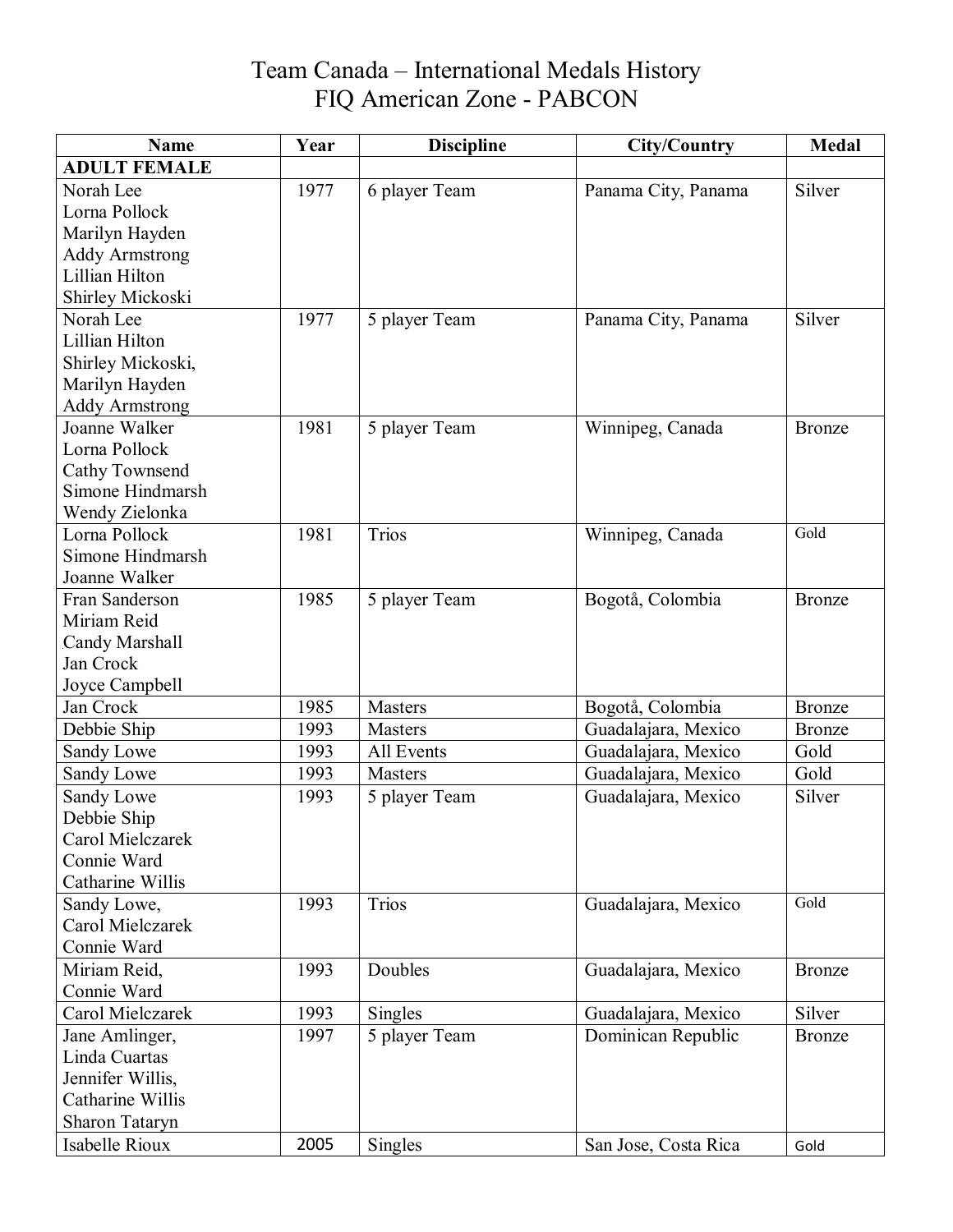| Robin Crawford,           | 2005 | <b>Trios</b>        | San Jose, Costa Rica | Silver        |
|---------------------------|------|---------------------|----------------------|---------------|
| Isabelle Rioux            |      |                     |                      |               |
| Kerrie Ryan-Ciach         |      |                     |                      |               |
| Isabelle Rioux,           | 2005 | Doubles             | San Jose, Costa Rica | Silver        |
| Kerrie Ryan-Ciach         |      |                     |                      |               |
| <b>Tyrel Rose</b>         | 2005 | <b>Masters</b>      | San Jose, Costa Rica | <b>Bronze</b> |
| <b>Sharon Tataryn</b>     | 2005 | 5 player team       | San Jose, Costa Rica | <b>Bronze</b> |
| <b>Isabelle Rioux</b>     |      |                     |                      |               |
| Julie Johnson-Loyer,      |      |                     |                      |               |
| Jennifer Willis           |      |                     |                      |               |
| Robin Crawford            |      |                     |                      |               |
| Kerrie Ryan-Ciach         |      |                     |                      |               |
| Kerrie Ryan-Ciach         | 2008 | Doubles             | Chile                | <b>Bronze</b> |
| Jennifer Park             |      |                     |                      |               |
| Samantha Wong-How         | 2012 | Doubles             | Nevada USA           | <b>Bronze</b> |
| Caroline Lagrange         |      |                     |                      |               |
| Valerie Calberry(Bercier) | 2014 | <b>Women's Team</b> | Cali, Columbia       | Silver        |
| Lynne Gauthier            |      |                     |                      |               |
| Miranda Panas             |      |                     |                      |               |
| Samantha How              |      |                     |                      |               |
| Isabelle Rioux            |      |                     |                      |               |
| Danielle Lemoine          |      |                     |                      |               |
|                           |      |                     |                      |               |
| <b>ADULT MALE</b>         |      |                     |                      |               |
| Randy Kostenuk            | 1985 | <b>Trios</b>        | Bogoté, Colombia     | <b>Bronze</b> |
| Al Dickinson              |      |                     |                      |               |
| Robin Edge                |      |                     |                      |               |
| Craig Woodhouse           | 1989 | <b>Singles</b>      | Wichita, USA         | Gold          |
| <b>Ed Maurer</b>          | 1989 | Singles             | Wichita, USA         | <b>Bronze</b> |
| Howard Kotchie            | 1989 | <b>Trios</b>        | Wichita, USA         | Silver        |
| Al Tone                   |      |                     |                      |               |
| Craig Woodhouse           |      |                     |                      |               |
| Marc Doi                  | 1989 | Doubles             | Wichita, USA         | <b>Bronze</b> |
| Howard Kotchie            |      |                     |                      |               |
| <b>Warren Rennox</b>      | 1993 | 5 player Team       | Guadalajara, Mexico  | <b>Bronze</b> |
| <b>Bill Rowe</b>          |      |                     |                      |               |
| Howard Kotchie            |      |                     |                      |               |
| John Pavicic              |      |                     |                      |               |
| Craig Woodhouse           |      |                     |                      |               |
| Howard Kotchie,           | 1993 | <b>Trios</b>        | Guadalajara, Mexico  | Silver        |
| Warren Rennox             |      |                     |                      |               |
| Craig Woodhouse           |      |                     |                      |               |
| John Pavicic              | 1993 | <b>Trios</b>        | Guadalajara, Mexico  | <b>Bronze</b> |
| <b>Jack Brace</b>         |      |                     |                      |               |
| <b>Bill Rowe</b>          |      |                     |                      |               |
| Warren Rennox             | 1993 | <b>Masters</b>      | Guadalajara, Mexico  | Gold          |
| Joe Ciach,                | 1997 | 5 player Team       | Dominican Republic   | Silver        |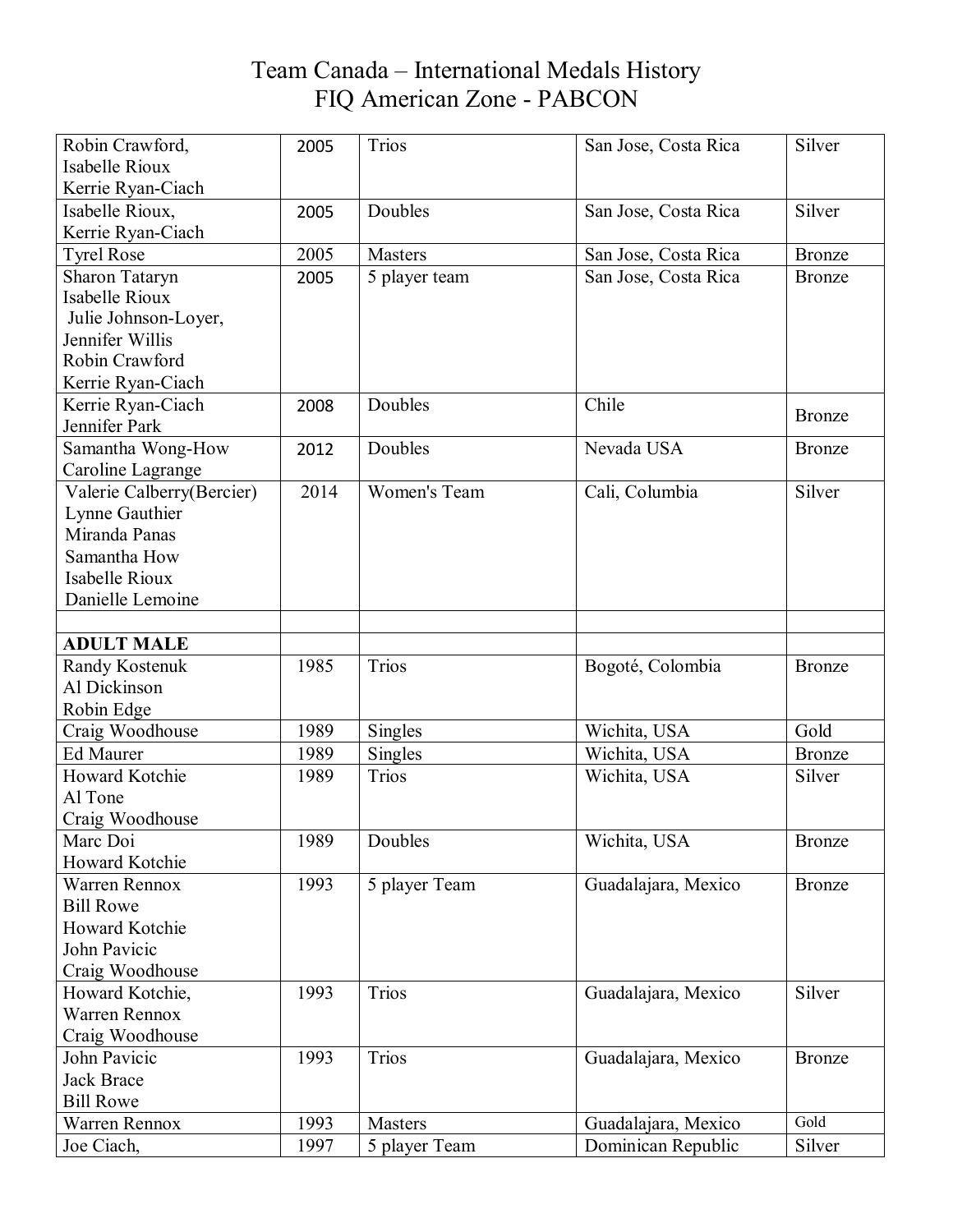| Howard Kotchie         |      |                |                         |               |
|------------------------|------|----------------|-------------------------|---------------|
| Danyck Briére          |      |                |                         |               |
| <b>Warren Rennox</b>   |      |                |                         |               |
| Bill Rowe Jr.          |      |                |                         |               |
| Warren Rennox          | 1997 | <b>Trios</b>   | Dominican Republic      | Silver        |
| <b>Bill Rowe</b>       |      |                |                         |               |
| Danyck Briére          |      |                |                         |               |
| <b>Warren Rennox</b>   | 1997 | Doubles        | Dominican Republic      | Gold          |
| Danyck Briére          |      |                |                         |               |
| <b>Bill Rowe</b>       | 1997 | <b>Singles</b> | Dominican Republic      | Silver        |
| <b>Bill Rowe</b>       | 1997 | All Events     | Dominican Republic      | Silver        |
| <b>Bill Rowe</b>       | 1997 | <b>Masters</b> | Dominican Republic      | Silver        |
| <b>Warren Rennox</b>   | 1997 | <b>Masters</b> | Dominican Republic      | <b>Bronze</b> |
| Robin Crawford         | 2001 | Singles        | Buenos Aires, Argentina | Gold          |
| Chris Fernandez        | 2001 | Singles        | Buenos Aires, Argentina | Silver        |
| Danyck Briére          | 2001 | <b>Singles</b> | Buenos Aires, Argentina | Gold          |
| <b>Tyrel Rose</b>      | 2005 | <b>Masters</b> | San Jose, Costa Rica    | <b>Bronze</b> |
| Joe Ciach              | 2007 | Doubles        | Guatemala               | Silver        |
| Ray Vervynck           |      |                |                         |               |
| Dan MacLelland         | 2011 | Singles        | Guadalajara, Mexico     | Silver        |
| Michael Schmidt        | 2011 | Doubles        | Guadalajara, Mexico     | Silver        |
| Dan MacLelland         |      |                |                         |               |
| George Lambert IV      | 2011 | <b>Trios</b>   | Guadalajara, Mexico     | Bronze        |
| Michael Schmidt        |      |                |                         |               |
| Dan MacLelland         |      |                |                         |               |
| Dan MacLelland         | 2011 | 5 player Team  | Guadalajara, Mexico     | <b>Bronze</b> |
| Michael Schmidt        |      |                |                         |               |
| George Lambert IV      |      |                |                         |               |
| Jack Guay              |      |                |                         |               |
| Mark Buffa             |      |                |                         |               |
| Dan MacLelland         | 2011 | All Events     | Guada;ajara, Mexico     | Siiver        |
| Dan MacLelland         | 2011 | <b>Masters</b> | Guadalajara, Mexico     | Gold          |
| Jean Sebastian Lessard | 2012 | <b>Trios</b>   | Nevada USA              | Gold          |
| Mark Buffa             |      |                |                         |               |
| George Lambert IV      |      |                |                         |               |
| George Lambert IV      | 2012 | <b>Masters</b> | Nevada USA              | Gold          |
| Mitch Hupé             | 2016 | Men's Doubles  | Cali, Columbia          | <b>Bronze</b> |
| Francois Lavoie        |      |                |                         |               |
| Mitch Hupé             | 2016 | Men's Trios    | Cali, Columbia          | Gold          |
| Francois Lavoie        |      |                |                         |               |
| Zach Wilkins           |      |                |                         |               |
| Mitch Hupé             | 2016 | Men's Team     | Cali, Columbia          | Silver        |
| Francois Lavoie        |      |                |                         |               |
| Zach Wilkins           |      |                |                         |               |
| <b>Travis Cauley</b>   |      |                |                         |               |
| David Simard           |      |                |                         |               |
| Dylin Hunter           |      |                |                         |               |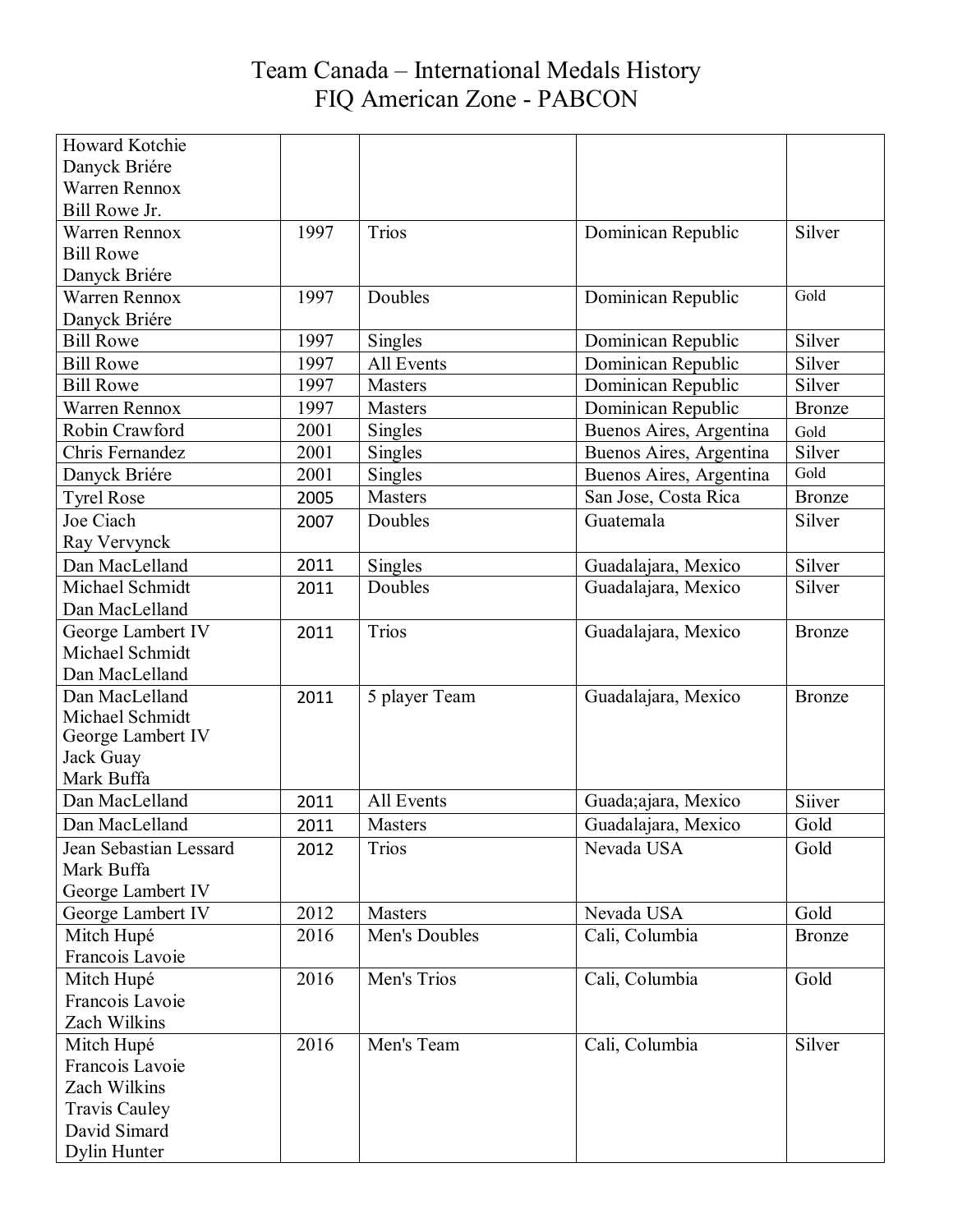| Zach Wilkins              | 2016 | Men's All Events | Cali, Columbia          | Gold          |
|---------------------------|------|------------------|-------------------------|---------------|
| Mitch Hupé                | 2016 | Men's All Events | Cali, Columbia          | <b>Bronze</b> |
| Francois Lavoie           | 2019 | Men's Singles    | Lima, Peru              | Gold          |
| Mitch Hupé                | 2019 | Men's Doubles    | Lima, Peru              | <b>Bronze</b> |
| Zach Wilkins              |      |                  |                         |               |
| Dan MacLelland            | 2019 | Men's Trios      | Lima, Peru              | Gold          |
| Darren Alexander          |      |                  |                         |               |
| Nathan Ruest-Lajoie       |      |                  |                         |               |
| Dan MacLelland            | 2019 | Men's Team       | Lima, Peru              | Silver        |
| Darren Alexander          |      |                  |                         |               |
| Nathan Ruest-Lajoie       |      |                  |                         |               |
| Mitch Hupé                |      |                  |                         |               |
| Francois Lavoie           |      |                  |                         |               |
| Zach Wilkins              |      |                  |                         |               |
|                           |      |                  |                         |               |
| <b>PABCON Champion of</b> |      |                  |                         |               |
| <b>Champions</b>          |      |                  |                         |               |
| Francois Lavoie           | 2016 | Men's Masters    | Puebla, Mexico          | Gold          |
|                           |      |                  |                         |               |
| <b>YOUTH FEMALE</b>       |      |                  |                         |               |
| Lori Edwards              |      |                  |                         |               |
| Leanne Berezowski         | 1986 | Mixed Team       | Caracas, Venezuela      | Silver        |
| Geoff Griffith            |      |                  |                         |               |
| Chris Booty               |      |                  |                         |               |
| Melissa Legault           | 2002 | Singles          | Costa Rica              | Silver        |
| Felicia Wong              | 2006 | <b>Masters</b>   | Puebla, Mexico          | <b>Bronze</b> |
| Felicia Wong              | 2006 | All Events       | Puebla, Mexico          | Gold          |
| Felicia Wong              | 2006 | Doubles          | Puebla, Mexico          | Silver        |
| Jennifer Besani           |      |                  |                         |               |
| Casandra Campbell         | 2006 | Doubles          |                         |               |
| Kodee Pilling             |      |                  | Puebla, Mexico          | <b>Bronze</b> |
| Felicia Wong              | 2006 | Singles          | Puebla, Mexico          | Gold          |
| Kodee Pilling             | 2009 | <b>Masters</b>   | Bogota, Colombia        | <b>Bronze</b> |
| Pamela Beaudin            |      |                  |                         |               |
| Valerie Calberry          |      |                  |                         |               |
| Rosalie Hiscock           | 2009 | Team             | Bogota, Colombia        | Silver        |
| Kodee Pilling             |      |                  |                         |               |
| Rosalie Hiscock           |      |                  |                         |               |
| Kodee Pilling             | 2009 | <b>Trios</b>     | Bogota, Colombia        | <b>Bronze</b> |
| Valerie Calberry          |      |                  |                         |               |
| Danielle Lemoine          | 2011 | Doubles          |                         |               |
| Melissa Courchesne        |      |                  | Santiago, Dominican Rep | <b>Bronze</b> |
| Mykaela Mitchell          |      |                  |                         |               |
| <b>Brittany Crawford</b>  | 2013 | <b>Trios</b>     | Ponce, Puerto Rico      | <b>Bronze</b> |
| Miranda Panas             |      |                  |                         |               |
| Leigha Carnevale          | 2015 | Doubles          | Panama City, Panama     | Silver        |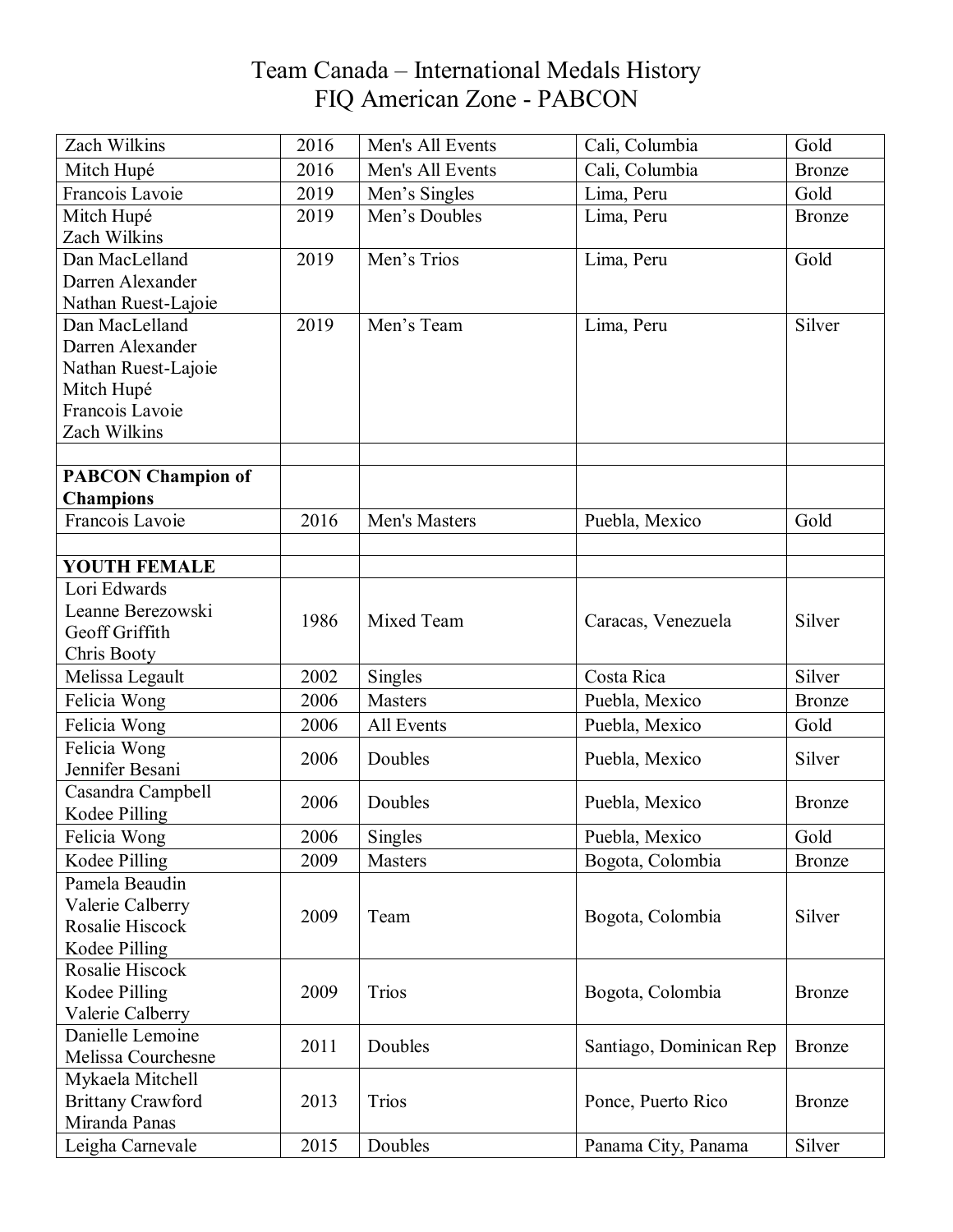| Mykaela Mitchell                                                              |      |                |                             |               |
|-------------------------------------------------------------------------------|------|----------------|-----------------------------|---------------|
| Leigha Carnevale<br>Mykaela Mitchell<br>Stephanie Adams<br><b>Shaune Pine</b> | 2015 | Teams          | Panama City, Panama         | <b>Bronze</b> |
| Sarah Klassen<br>Tiffany Griffith                                             | 2017 | Doubles        | Monterrey, Mexico           | <b>Bronze</b> |
| <b>YOUTH MALE</b>                                                             |      |                |                             |               |
| Chris Fernandez                                                               | 2002 | <b>Masters</b> | Costa Rica                  | Gold          |
| Vince Pellerin<br>Chris Fernandez                                             | 2002 | Doubles        | Costa Rica                  | <b>Bronze</b> |
| Vince Pellerin<br>Daniel Bull<br>Chris Fernandez<br>Chris Clerke              | 2002 | Team           | Costa Rica                  | Bronze        |
| Steven Uchikata                                                               | 2006 | <b>Masters</b> | Puebla, Mexico              | <b>Bronze</b> |
| Chris Bunnage<br>Mathieu Vallieres                                            | 2006 | Doubles        | Puebla, Mexico              | Gold          |
| Darren Klassen<br>Steven Uchikata                                             | 2006 | Doubles        | Puebla, Mexico              | <b>Bronze</b> |
| Darren Klassen                                                                | 2006 | Singles        | Puebla, Mexico              | Bronze        |
| Marcus Dotterman<br>Zachary Wilkins<br>Levi Rosenbaum                         | 2011 | <b>Trios</b>   | Santiago, Dominican<br>Rep. | Bronze        |
| Mitch Hupé                                                                    | 2013 | <b>Masters</b> | Ponce, Puerto Rico          | <b>Bronze</b> |
| <b>Anthony Carrier</b><br>Kevin Maurice                                       | 2013 | Doubles        | Ponce, Puerto Rico          | Bronze        |
| Kevin Maurice<br>Mitch Hupé<br>Francois Lavoie                                | 2013 | <b>Trios</b>   | Ponce, Puerto Rico          | <b>Bronze</b> |
| Sean Coutts<br>Josh Brant-Parkin                                              | 2015 | Doubles        | Panama City, Panama         | <b>Bronze</b> |
| <b>Sean Coutts</b><br>Cedrick Ruest-Lajoie<br>Mitch Hupé<br>Josh Brant-Parkin | 2015 | Teams          | Panama City, Panama         | Bronze        |
| Jakob Bowden<br>Alex Coté                                                     | 2017 | Doubles        | Monterrey, Mexico           | Silver        |
| Jakob Bowden<br>Alex Coté<br>Marc-Antoine Caron                               | 2017 | <b>Trios</b>   | Monterrey, Mexico           | Bronze        |
| Jakob Bowden<br>Alex Coté<br>Marc-Antoine Caron<br>Gavin Sum                  | 2017 | Teams          | Monterrey, Mexico           | Gold          |
| Jakob Bowden                                                                  | 2017 | All Events     | Monterrey, Mexico           | <b>Bronze</b> |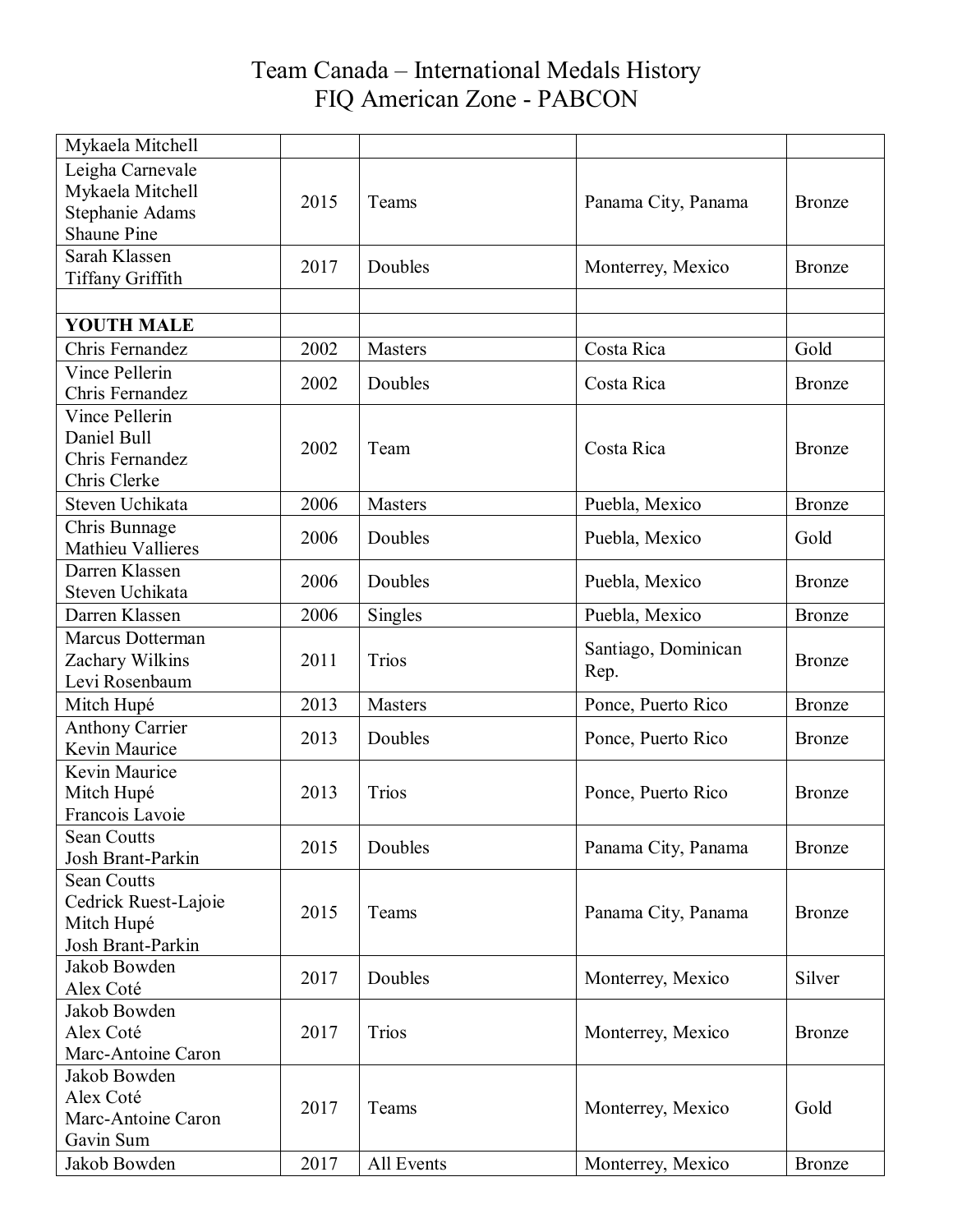| Jakob Bowden<br>2017<br>Monterrey, Mexico<br><b>Masters</b>                     | Gold          |
|---------------------------------------------------------------------------------|---------------|
|                                                                                 |               |
| <b>SENIOR FEMALE</b>                                                            |               |
| Lauraine Fast<br>2015<br>Cali, Columbia<br>Senior Women's Singles               | Silver        |
| France Joubert<br>2016<br>Senior Women's Singles<br>Santo Domingo,              | Silver        |
| Dominican Republic                                                              |               |
| Senior Women's Doubles<br>2016<br>France Joubert<br>Santo Domingo,              | Silver        |
| Jill Friis<br>Dominican Republic                                                |               |
| 2016<br>Senior Women's Trios<br>France Joubert<br>Santo Domingo,                | Gold          |
| Dominican Republic<br><b>Jill Friis</b>                                         |               |
| Susan Grande                                                                    |               |
| 2016<br>Senior Women's Team<br>France Joubert<br>Santo Domingo,                 | <b>Bronze</b> |
| Jill Friis<br>Dominican Republic                                                |               |
| Susan Grande<br>Lauraine Fast                                                   |               |
| Jill Friis<br>2016<br>Senior Women's All-                                       | Silver        |
| Santo Domingo,<br>Dominican Republic<br>Events                                  |               |
| 2016<br>Senior Women's All<br>France Joubert<br>Santo Domingo,                  | Bronze        |
| Dominican Republic<br>Events                                                    |               |
| <b>Jill Friis</b><br><b>Senior Women's Masters</b><br>2016<br>Santo Domingo,    | <b>Bronze</b> |
| Dominican Republic                                                              |               |
| Jill Friis<br>2018<br>Senior Women's Singles<br>Calgary, Alberta, Canada        | Gold          |
| Deb Lee<br><b>Senior Women's Doubles</b><br>2018<br>Calgary, Alberta, Canada    | <b>Bronze</b> |
| Jill Friis                                                                      |               |
| Senior Ladies Team<br>Susan Grande<br>2018<br>Calgary, Alberta, Canada          | Bronze        |
| Julie Ryan                                                                      |               |
| Deb Lee                                                                         |               |
| Jill Friis                                                                      |               |
| <b>Senior Women's Masters</b><br>2018<br>Deb Lee<br>Calgary, Alberta, Canada    | <b>Bronze</b> |
| Jill Friis<br>2018<br><b>Senior Women's Masters</b><br>Calgary, Alberta, Canada | Bronze        |
|                                                                                 |               |
| <b>SENIOR MALE</b>                                                              |               |
| 2015<br>Senior Men's All Events<br>Cali, Columbia<br>Michael Snow               | <b>Bronze</b> |
| Michael Snow<br><b>Senior Men's Doubles</b><br>Cali, Columbia<br>2015           | Gold          |
| Richard Lafleur                                                                 |               |
| Cali, Columbia<br>2015<br>Senior Men's Teams<br>Michael Snow                    | Gold          |
| <b>Richard Lafleur</b>                                                          |               |
| Donald Lee<br>Russell Serwetnyk                                                 |               |
| 2016<br>Senior Men's Singles<br>Santo Domingo,<br>Jack Guay                     | Gold          |
| Dominican Republic                                                              |               |
| 2016<br>Joe Ciach<br>Senior Men's Singles<br>Santo Domingo,                     | <b>Bronze</b> |
| Dominican Republic                                                              |               |
| 2016<br><b>Senior Men's Doubles</b><br>Santo Domingo,<br>John Chapman           | Gold          |
| Joe Ciach<br>Dominican Republic                                                 |               |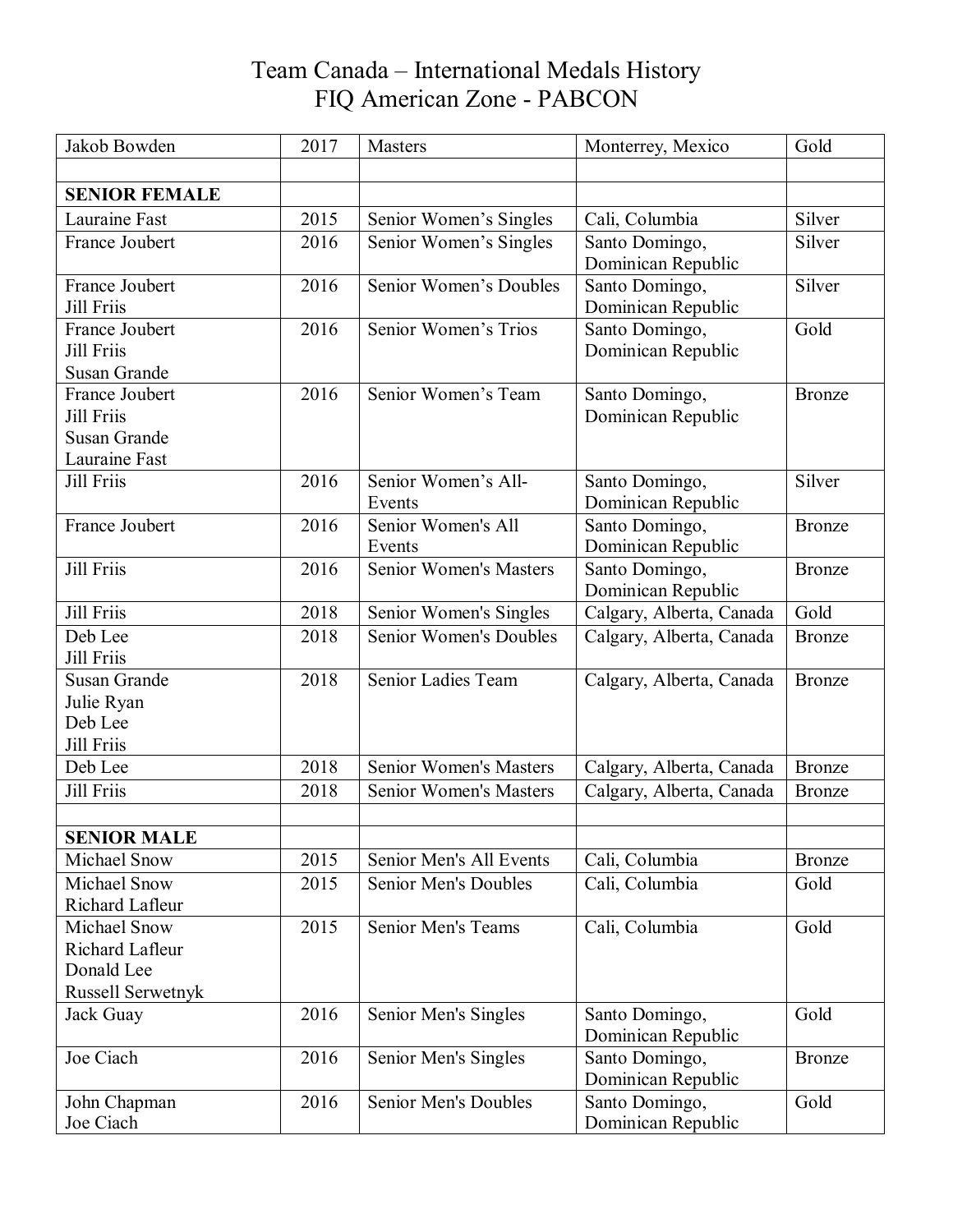| John Chapman                 | 2016 | Senior Men's Team           | Santo Domingo,                       | Gold          |
|------------------------------|------|-----------------------------|--------------------------------------|---------------|
| Joe Ciach                    |      |                             | Dominican Republic                   |               |
| Jack Guay                    |      |                             |                                      |               |
| Ray Vervynck                 |      |                             |                                      |               |
| Joe Ciach                    | 2016 | Senior Men's All Events     | Santo Domingo,                       | Gold          |
|                              |      |                             | Dominican Republic                   |               |
| John Chapman                 | 2016 | Senior Men's All Events     | Santo Domingo,<br>Dominican Republic | <b>Bronze</b> |
| John Chapman                 | 2016 | SeniorMen's Masters         | Santo Domingo,<br>Dominican Republic | Silver        |
| John Chapman<br>Ray Vervynck | 2018 | Senior Men's Trios          | Calgary, Alberta, Canada             | Silver        |
| Joe Ciach                    |      |                             |                                      |               |
| Doug Schatz                  | 2018 | Senior Men's Team           | Calgary, Alberta, Canada             | Silver        |
| John Chapman                 |      |                             |                                      |               |
| Ray Vervynck                 |      |                             |                                      |               |
| Joe Ciach                    |      |                             |                                      |               |
| Joe Ciach                    | 2018 | <b>Senior Men's Masters</b> | Calgary, Alberta, Canada             | Bronze        |
|                              |      |                             |                                      |               |
| <b>SUPER-SENIORS</b>         |      |                             |                                      |               |
| Joanne Walker                | 2015 | Super Senior Mixed Team     | Cali, Columbia                       | Gold          |
| Vernie Hilton                |      |                             |                                      |               |
| <b>Jack Brace</b>            |      |                             |                                      |               |
| <b>Bob Puttick</b>           |      |                             |                                      |               |
| <b>Jack Brace</b>            | 2015 | <b>Super Senior Men's</b>   | Cali, Columbia                       | Bronze        |
| <b>Bob Puttick</b>           |      | Doubles                     |                                      |               |
| <b>Jack Brace</b>            | 2015 | Super Senior Men's Single   | Cali, Columbia                       | Silver        |
| <b>Bob Puttick</b>           | 2015 | Super Senior Men's Single   |                                      | Bronze        |
| <b>Jack Brace</b>            | 2015 | Super Senior Men All        | Cali, Columbia                       | Silver        |
|                              |      | Events                      |                                      |               |
| <b>Bob Puttick</b>           | 2015 | <b>Super Senior Men's</b>   | Cali, Columbia                       | Gold          |
|                              |      | <b>Masters</b>              |                                      |               |
| Jack Brace                   | 2016 | Super Senior Men's Single   | Santo Domingo,<br>Dominican Republic | Bronze        |
| Jack Brace                   | 2016 | <b>Super Senior Men's</b>   | Santo Domingo,                       | Gold          |
| <b>Bob Puttick</b>           |      | Doubles                     | Dominican Republic                   |               |
| Marion Marko                 | 2016 | Super Senior Women's        | Santo Domingo,                       | Bronze        |
| Deb Linington                |      | Doubles                     | Dominican Republic                   |               |
| Marion Marko                 | 2016 | <b>Super Senior Mixed</b>   | Santo Domingo,                       | Gold          |
| Jack Brace                   |      | Doubles                     | Dominican Republic                   |               |
| Deb Linington                | 2016 | <b>Super Senior Mixed</b>   | Santo Domingo,                       | Silver        |
| <b>Bob Puttick</b>           |      | Doubles                     | Dominican Republic                   |               |
| Deb Linington                | 2016 | Super Senior Mixed Team     | Santo Domingo,                       | Gold          |
| <b>Bob Puttick</b>           |      |                             | Dominican Republic                   |               |
| Marion Marko                 |      |                             |                                      |               |
| Jack Brace                   |      |                             |                                      |               |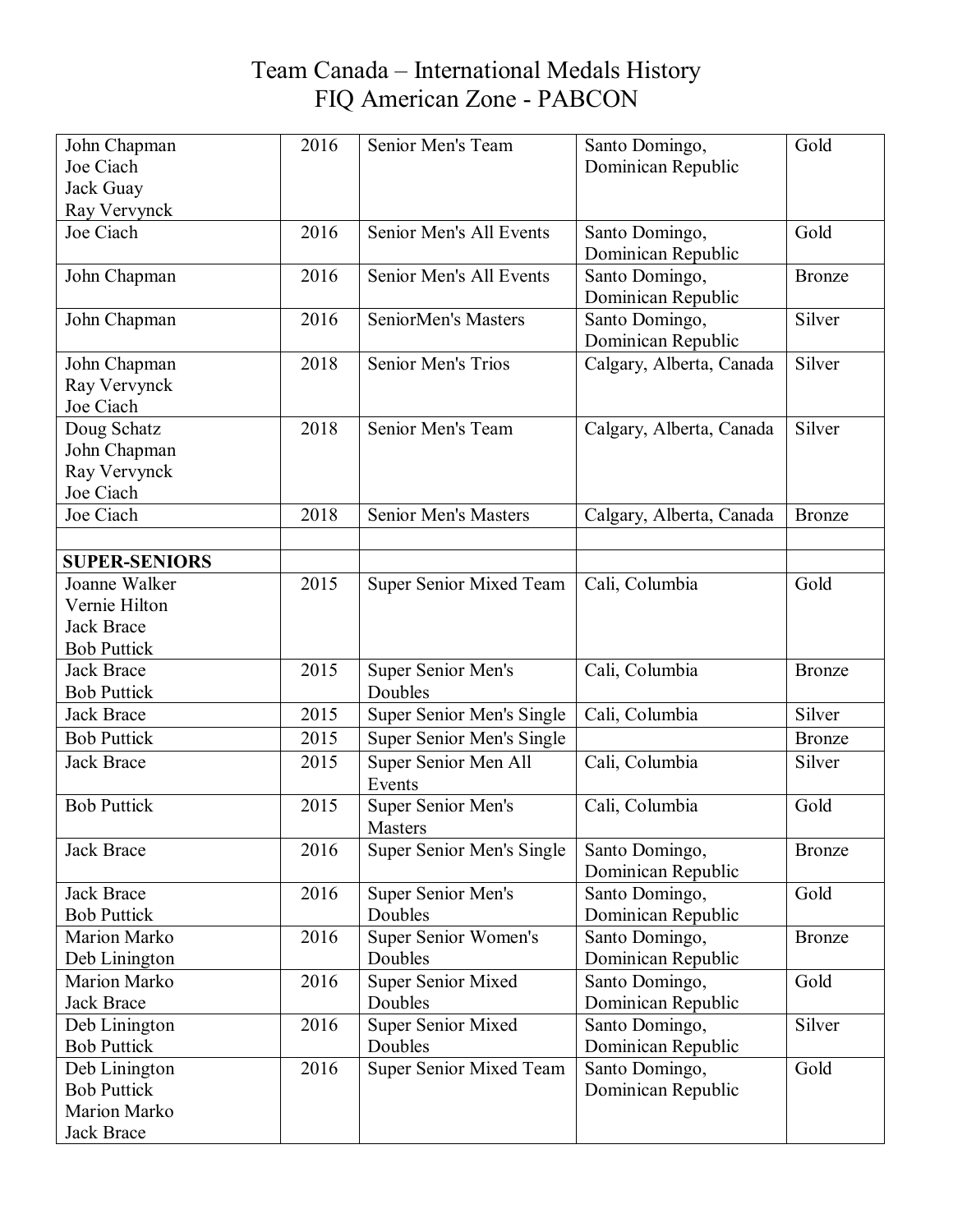| <b>Jack Brace</b>    | 2016 | Super Senior Men All        | Santo Domingo,           | Gold          |
|----------------------|------|-----------------------------|--------------------------|---------------|
|                      |      | Events                      | Dominican Republic       |               |
| <b>Bob Puttick</b>   | 2016 | Super Senior Men All        | Santo Domingo,           | <b>Bronze</b> |
|                      |      | Events                      | Dominican Republic       |               |
| Deb Linington        | 2016 | Super Senior Women's        | Santo Domingo,           | Bronze        |
|                      |      | <b>Masters</b>              | Dominican Republic       |               |
| <b>Bob Puttick</b>   | 2016 | <b>Super Senior Men's</b>   | Santo Domingo,           | Gold          |
|                      |      | <b>Masters</b>              | Dominican Republic       |               |
| <b>Jack Brace</b>    | 2016 | Super Senior Men's          | Santo Domingo,           | <b>Bronze</b> |
|                      |      | Masters                     | Dominican Republic       |               |
| Jack Guay            | 2018 | <b>Super Senior Men's</b>   | Calgary, Alberta, Canada | Silver        |
|                      |      | Singles                     |                          |               |
| Jack Guay            | 2018 | Super Senior Men's          | Calgary, Alberta, Canada | Silver        |
| David Dunphy         |      | Doubles                     |                          |               |
| Lauraine Fast        | 2018 | <b>Super Senior Women's</b> | Calgary, Alberta, Canada | Gold          |
| Deb Linington        |      | Doubles                     |                          |               |
| Lauraine Fast        | 2018 | <b>Super Senior Mixed</b>   | Calgary, Alberta, Canada | Gold          |
| Jack Guay            |      | Doubles                     |                          |               |
| Lauraine Fast        | 2018 | Super Senior Team Event     | Calgary, Alberta, Canada | Silver        |
| Deb Linington        |      |                             |                          |               |
| Jack Guay            |      |                             |                          |               |
| David Dunphy         |      |                             |                          |               |
| Jack Guay            | 2018 | Super Senior Men - All      | Calgary, Alberta, Canada | <b>Bronze</b> |
|                      |      | Events                      |                          |               |
| Lauraine Fast        | 2018 | Super Senior Women - All    | Calgary, Alberta, Canada | Silver        |
|                      |      | Events                      |                          |               |
| Deb Linington        | 2018 | Super Senior Women-         | Calgary, Alberta, Canada | Gold          |
|                      |      | <b>Masters</b>              |                          |               |
| <b>Lauraine Fast</b> | 2018 | Super Senior Women-         | Calgary, Alberta, Canada | Bronze        |
|                      |      | <b>Masters</b>              |                          |               |
| Jack Guay            | 2018 | Super Senior Men -          | Calgary, Alberta, Canada | <b>Bronze</b> |
|                      |      | <b>Masters</b>              |                          |               |
|                      |      |                             |                          |               |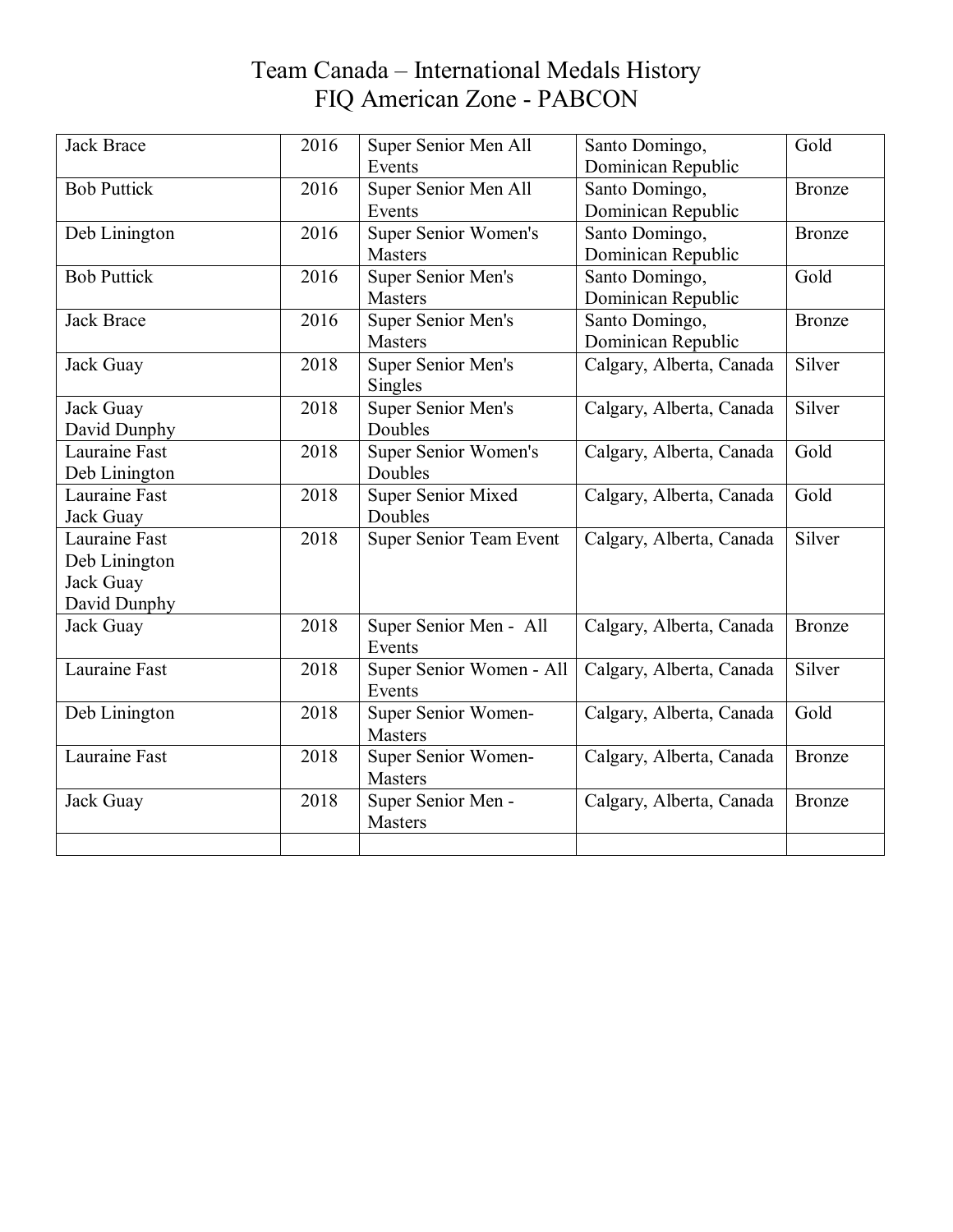#### Team Canada – International Medals History FIQ American Zone – Pan Am Games

| Name                | Year | <b>Discipline</b> | City/Country     | <b>Medal</b>  |
|---------------------|------|-------------------|------------------|---------------|
| <b>PAN AM GAMES</b> |      |                   |                  |               |
| Dan MacLelland      | 2015 | Men's Doubles     | Toronto, Ontario | Gold          |
| Francois Lavoie     |      |                   |                  |               |
| Dan MacLelland      | 2015 | Men's Singles     | Toronto, Ontario | <b>Bronze</b> |
|                     |      |                   |                  |               |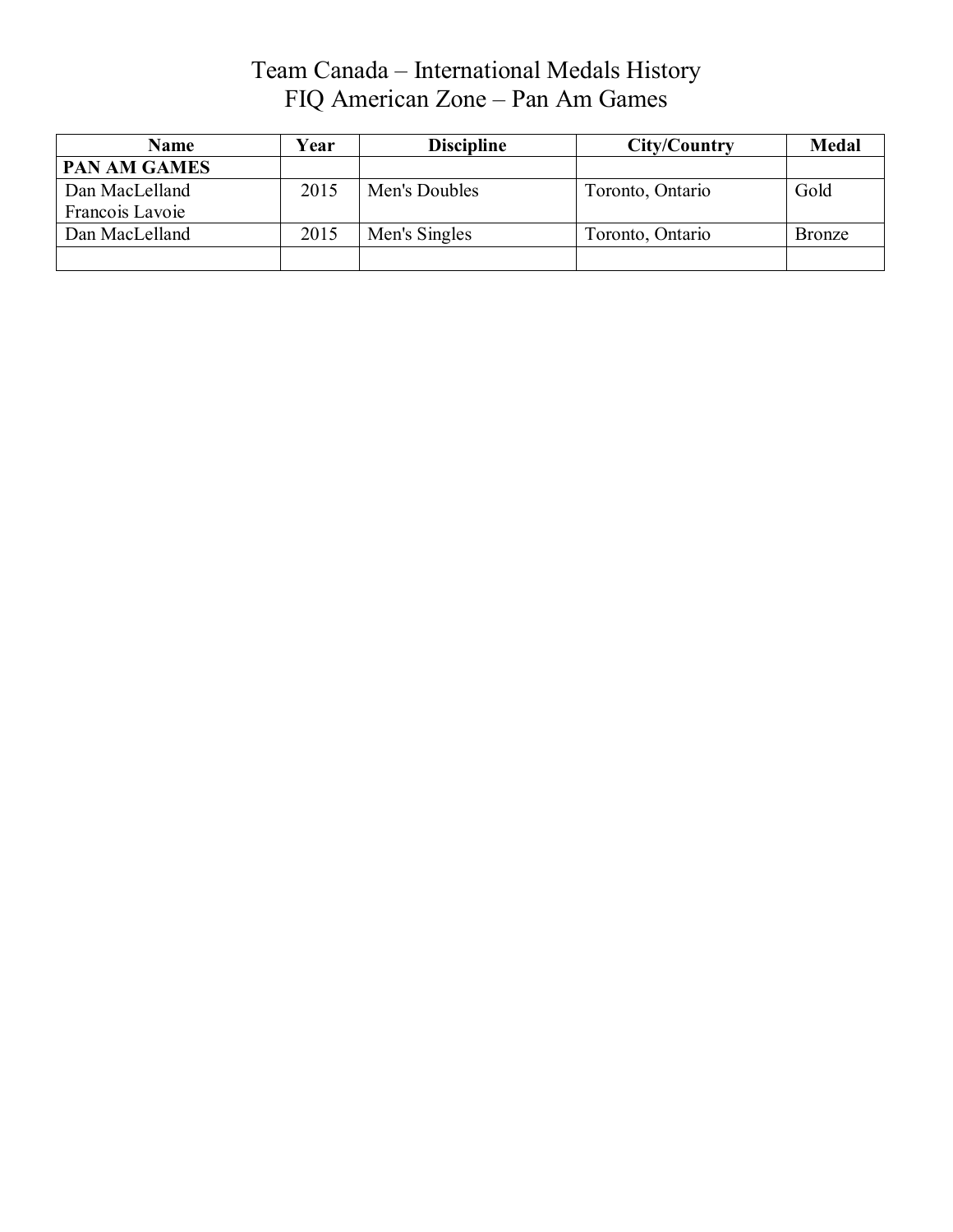# Team Canada – International Medals History Worlds

| <b>ADULT FEMALE</b><br>???<br>2006<br><b>All Events Totals</b><br>Caroline Lagrange<br>Berlin, Germany<br>Girls Team<br>Silver<br>2006<br>Team<br>Berlin, Germany<br>Women No Medals<br>Limassol, Cyprus<br>2012<br><b>Women's Trios</b><br>Silver<br><b>Isabelle Rioux</b><br>Henderson, Nevada<br>2013<br>Samantha How<br>Caroline Lagrange<br>2015<br>Women No Medals<br>Abu Dhabi, UAE<br>Women No Medals<br>2017<br>Las Vegas, Nevada<br><b>ADULT MALE</b><br>Dan MacLelland<br>Silver<br>2006<br>Singles<br>Berlin, Germany |
|-----------------------------------------------------------------------------------------------------------------------------------------------------------------------------------------------------------------------------------------------------------------------------------------------------------------------------------------------------------------------------------------------------------------------------------------------------------------------------------------------------------------------------------|
|                                                                                                                                                                                                                                                                                                                                                                                                                                                                                                                                   |
|                                                                                                                                                                                                                                                                                                                                                                                                                                                                                                                                   |
|                                                                                                                                                                                                                                                                                                                                                                                                                                                                                                                                   |
|                                                                                                                                                                                                                                                                                                                                                                                                                                                                                                                                   |
|                                                                                                                                                                                                                                                                                                                                                                                                                                                                                                                                   |
|                                                                                                                                                                                                                                                                                                                                                                                                                                                                                                                                   |
|                                                                                                                                                                                                                                                                                                                                                                                                                                                                                                                                   |
|                                                                                                                                                                                                                                                                                                                                                                                                                                                                                                                                   |
|                                                                                                                                                                                                                                                                                                                                                                                                                                                                                                                                   |
|                                                                                                                                                                                                                                                                                                                                                                                                                                                                                                                                   |
|                                                                                                                                                                                                                                                                                                                                                                                                                                                                                                                                   |
|                                                                                                                                                                                                                                                                                                                                                                                                                                                                                                                                   |
| <b>All Events Totals</b><br>Dan MacLelland<br>2006<br>Silver<br>Berlin, Germany                                                                                                                                                                                                                                                                                                                                                                                                                                                   |
| Dan MacLelland<br>2006<br><b>Masters</b><br>Berlin, Germany<br>Silver                                                                                                                                                                                                                                                                                                                                                                                                                                                             |
| Dan MacLelland<br>2006<br>Doubles<br>Berlin, Germany<br>Gold                                                                                                                                                                                                                                                                                                                                                                                                                                                                      |
| Daniel Skitt                                                                                                                                                                                                                                                                                                                                                                                                                                                                                                                      |
| Helsinki, Finland<br>Francois Lavoie<br>2010<br>Singles<br><b>Bronze</b>                                                                                                                                                                                                                                                                                                                                                                                                                                                          |
| Mark Buffa<br>Men's Trios<br>2013<br>Henderson, Nevada<br>Gold                                                                                                                                                                                                                                                                                                                                                                                                                                                                    |
| Francois Lavoie                                                                                                                                                                                                                                                                                                                                                                                                                                                                                                                   |
| Patrick Girard                                                                                                                                                                                                                                                                                                                                                                                                                                                                                                                    |
| Gold<br>Dan MacLelland<br>2014<br>Men's Singles<br>Abu Dhabi, UAE                                                                                                                                                                                                                                                                                                                                                                                                                                                                 |
| Men's All Events<br>Abu Dhabi, UAE<br>Dan MacLelland<br>2014<br><b>Bronze</b>                                                                                                                                                                                                                                                                                                                                                                                                                                                     |
| Francois Lavoie<br>Las Vegas, Nevada<br>Gold<br>2017<br>Men's Masters                                                                                                                                                                                                                                                                                                                                                                                                                                                             |
| Hong Kong, China<br>Dan MacLelland<br>2018<br>Silver<br>Men's Singles                                                                                                                                                                                                                                                                                                                                                                                                                                                             |
| Dan MacLelland<br>2018<br>Men's Doubles<br>Hong Kong, China<br><b>Bronze</b>                                                                                                                                                                                                                                                                                                                                                                                                                                                      |
| Francois Lavoie                                                                                                                                                                                                                                                                                                                                                                                                                                                                                                                   |
| Dan MacLelland<br>Men's Team<br>Hong Kong, China<br>2018<br>Bronze                                                                                                                                                                                                                                                                                                                                                                                                                                                                |
| Francois Lavoie                                                                                                                                                                                                                                                                                                                                                                                                                                                                                                                   |
| Mitch Hupé                                                                                                                                                                                                                                                                                                                                                                                                                                                                                                                        |
| Zach Wilkins<br>David Simard                                                                                                                                                                                                                                                                                                                                                                                                                                                                                                      |
| Graham Fach                                                                                                                                                                                                                                                                                                                                                                                                                                                                                                                       |
| Dan MacLelland<br>2018<br>Men's All-Events<br>Hong Kong, China<br><b>Bronze</b>                                                                                                                                                                                                                                                                                                                                                                                                                                                   |
| Gold<br>Mitch Hupé<br>2018<br>Men's Masters<br>Hong Kong, China                                                                                                                                                                                                                                                                                                                                                                                                                                                                   |
| Dan MacLelland<br>Hong Kong, China<br>2018<br>Men's Masters<br>Bronze                                                                                                                                                                                                                                                                                                                                                                                                                                                             |
|                                                                                                                                                                                                                                                                                                                                                                                                                                                                                                                                   |
| <b>YOUTH FEMALE</b>                                                                                                                                                                                                                                                                                                                                                                                                                                                                                                               |
| 2014<br>Hong Kong, China<br>No medals                                                                                                                                                                                                                                                                                                                                                                                                                                                                                             |
| <b>Ladies Doubles</b><br>Detroit, Michigan<br>Mykaela Mitchell<br>2018<br>Bronze                                                                                                                                                                                                                                                                                                                                                                                                                                                  |
| Dakota Faichnie                                                                                                                                                                                                                                                                                                                                                                                                                                                                                                                   |
|                                                                                                                                                                                                                                                                                                                                                                                                                                                                                                                                   |
| <b>YOUTH MALE</b>                                                                                                                                                                                                                                                                                                                                                                                                                                                                                                                 |
| No medals<br>2014<br>Hong Kong, China                                                                                                                                                                                                                                                                                                                                                                                                                                                                                             |
| 2016<br>Lincoln, Nebraska<br>Mitch Hupé<br>Team<br>Bronze                                                                                                                                                                                                                                                                                                                                                                                                                                                                         |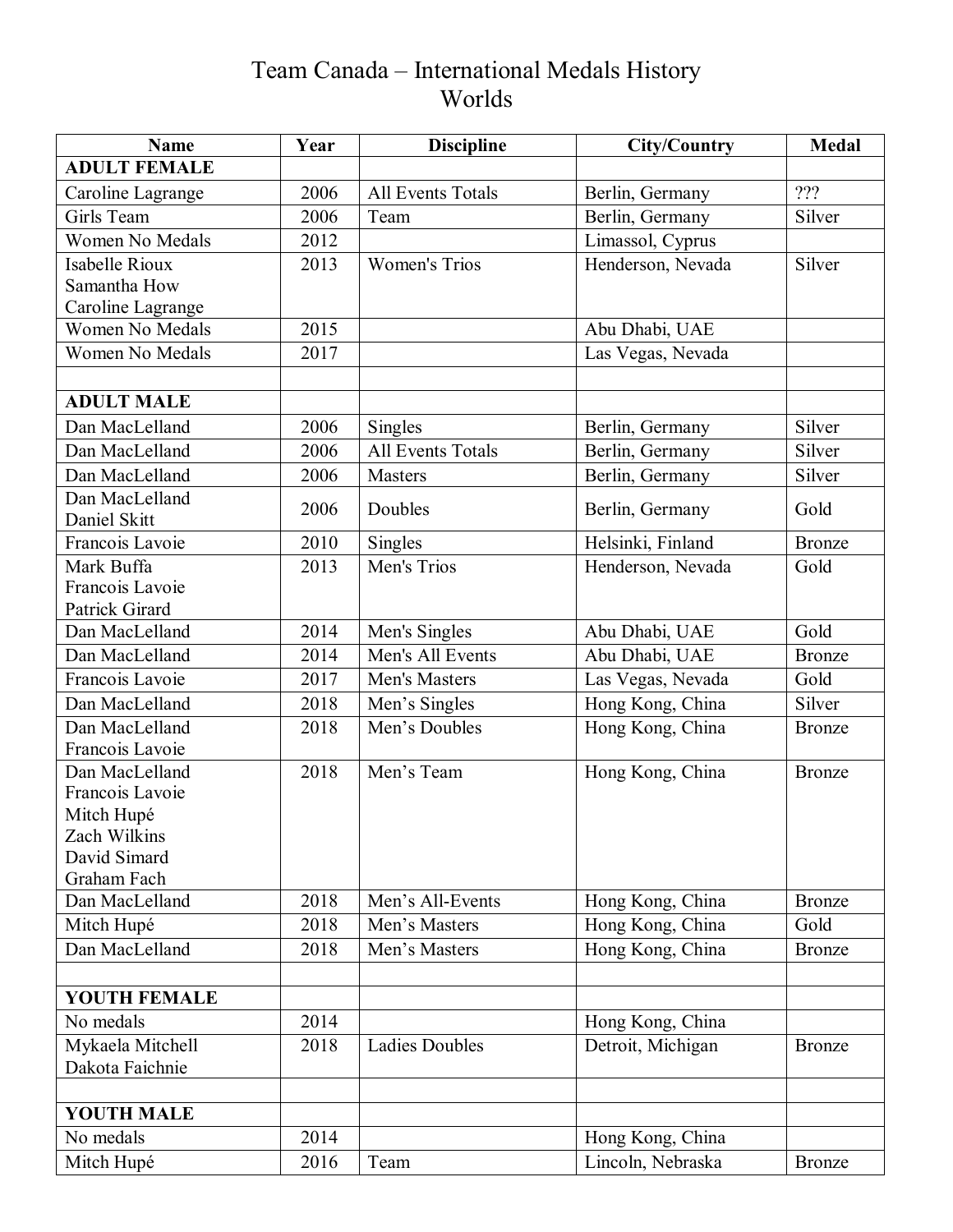# Team Canada – International Medals History Worlds

| Nathan Ruest-Lajoie  |      |                              |                   |               |
|----------------------|------|------------------------------|-------------------|---------------|
| Jordan Klassen       |      |                              |                   |               |
| Dylin Hunter         |      |                              |                   |               |
|                      |      |                              |                   |               |
| <b>SENIOR FEMALE</b> |      |                              |                   |               |
| France Joubert       | 2015 | <b>Senior Ladies Doubles</b> | Las Vegas, Nevada | Bronze        |
| <b>Jill Friis</b>    |      |                              |                   |               |
| France Joubert       | 2017 | <b>Senior Ladies Doubles</b> | Munich, Germany   | Gold          |
| <b>Jill Friis</b>    |      |                              |                   |               |
| France Joubert       | 2017 | Senior Ladies Team           | Munich, Germany   | Silver        |
| <b>Jill Friis</b>    |      |                              |                   |               |
| Sharon Tataryn       |      |                              |                   |               |
| Laurie Griffith      |      |                              |                   |               |
|                      |      |                              |                   |               |
| <b>SENIOR MALE</b>   |      |                              |                   |               |
| Joe Ciach            | 2017 | Senior Mens Singles          | Munich, Germany   | Silver        |
| Richard LaFleur      | 2017 | <b>Senior Mens Doubles</b>   | Munich, Germany   | <b>Bronze</b> |
| Joe Ciach            |      |                              |                   |               |
| Richard LaFleur      | 2017 | Senior Mens Team             | Munich, Germany   | Bronze        |
| Joe Ciach            |      |                              |                   |               |
| Conn Casey           |      |                              |                   |               |
| Fred Phillips        |      |                              |                   |               |
| Joe Ciach            | 2017 | <b>Senior Mens Masters</b>   | Munich, Germany   | Silver        |
|                      |      |                              |                   |               |